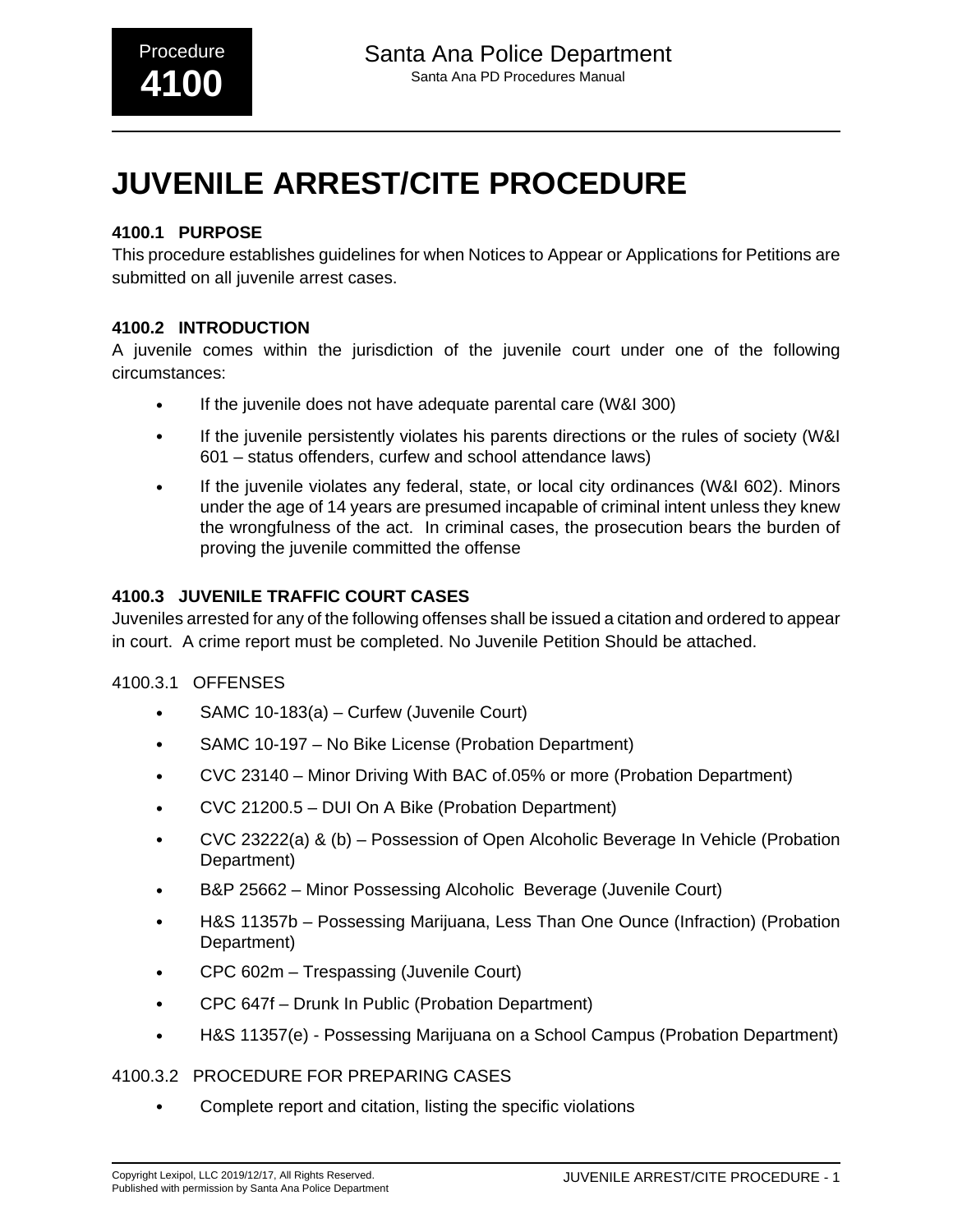Santa Ana PD Procedures Manual

## JUVENILE ARREST/CITE PROCEDURE

- Include the minor's parent/guardian information and telephone number on the cite
- Assign a date 4-5 weeks in the future, on any non-holiday, Monday through Thursday
- Advise the juvenile he/she must be accompanied by a parent/guardian when making the court appearance
- Include the minor's current school information
- Fingerprint the minor. Imprint should be placed on the reverse side of the citation. Scan the citation into RMS. Submit the citation via the Station Supervisor.

#### 4100.3.3 COURT OF APPEARANCE

Juvenile Traffic Court is located at:

341 the City Drive South, Orange, CA 92868, Lamoreaux Justice Center

#### **4100.4 JUVENILE CENTRAL COURT CASES**

Juveniles arrested for any of the following offenses shall be issued a citation and ordered to appear in court. This applies to all juveniles under the age of l8 years. No Juvenile Petition should be attached.

4100.4.1 OFFENSES

- CPC 308(b) Minor Possessing Tobacco Products (Probation Department)
- CPC 640 Acts Committed On Facilities, Vehicles of Transportation Systems (Probation Department)
- CPC 640a Use of Slugs In Vending Machines (Juvenile Court)
- B&P 25658 Furnish Alcohol To Minor (Probation Department)
- B&P 25658.5 Minor Purchase or Attempt To Purchase Alcohol (Juvenile Court)
- B&P 25661 Possession of False ID By Anyone Under 21 Years Who Attempts To Use That ID To Purchase Alcohol (Juvenile Court)
- ALL infractions of any SAMC offenses relating to traffic violations (Superior Court)
- ANY infraction or misdemeanor of the Vehicle Code, not declared to be a felony except, violations of section CVC 23152, 20001a & 20002a – these violations must be included on a petition, and no citation shall be issued (Probation Department)

#### 4100.4.2 PROCEDURE FOR PREPARING CASES

- Complete report and citation, listing the specific violations
- Include the minor's parent/guardian information and phone number on the cite
- Assign a date 4-5 weeks in the future, on any non-holiday, Monday through Friday
- Advise the juvenile he/she must be accompanied by a parent/guardian when making the court appearance
- Include the minor's current school information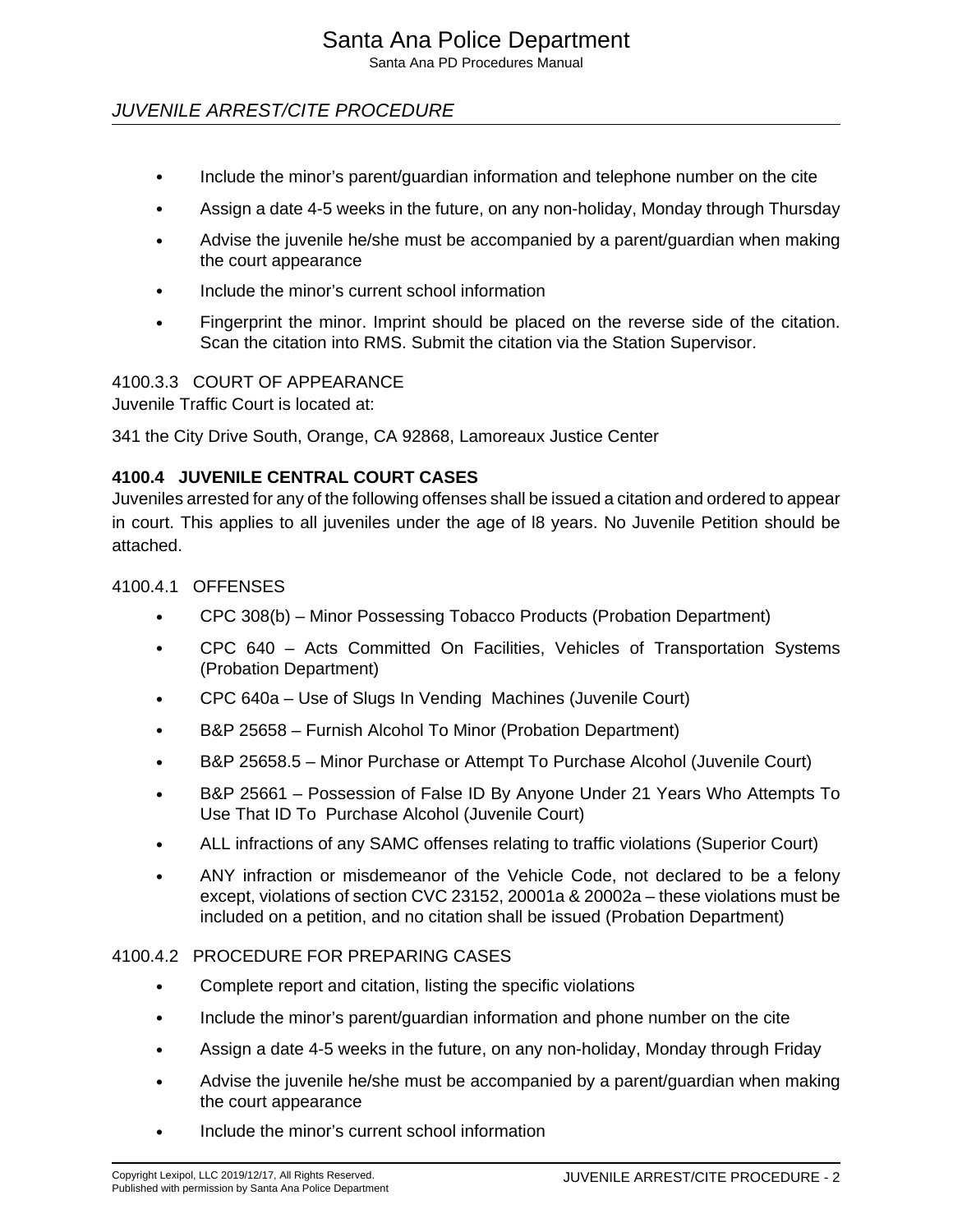Santa Ana PD Procedures Manual

## JUVENILE ARREST/CITE PROCEDURE

- Fingerprint the minor. Imprint should be placed on the reverse side of the citation
- Scan the citation into RMS and submit the citation via the station supervisor

### 4100.4.3 COURT OF APPEARANCE

Central Justice Center

• 700 Civic Center Drive West, Santa Ana, CA 92702

### **4100.5 JUVENILE COURT CASES**

The following offenses will be heard in the Juvenile Court and shall be submitted via an Application for Petition, (County of Orange Probation Department form F057).

Note: It is not necessary to issue the juvenile offender a citation when submitting the case on a petition.

4100.5.1 OFFENSES REFERRED TO THE PROBATION DEPARTMENT

- CVC sections 23152, 20001a, & 20002a (Probation Department & Application)
- CPC 594 All subsections (Probation Department & Application)
- CPC 602.8A Trespassing (Juvenile Court)
- W&I 777 Violation of Juvenile Probation(Probation Department & Application)
- Any SAMC offense not previously listed (e.g. 14-53 dangerous fireworks; 16-1 littering; 21-5 – business license required; 10-33 – drinking in public; 10-34 – urinate/ evacuate bowels in pubic; 10-149 – discharge of firearms, air gun or other weapon)
- All Felony offenses (Probation Department & Application)
- All Misdemeanor offenses not previously listed (Probation Department)

#### 4100.5.2 PROCEDURE FOR PREPARING CASES

- 1. Complete crime arrest report, listing the juvenile's complete name, age, birth date, physical description, home address, telephone number, current school name attending.
- 2. List the juvenile's parent/guardian information on the report, as well as their business telephone number.
- 3. Complete an Application for Petition. Arresting officer completes the "Police Use Only" section of the petition. Parent /guardian information is included. Arresting officer prints and signs their name in the space provided.
- 4. Scan the juvenile petition as an attachment into RMS. Submit Application for Petition via the station supervisor. Ensure the juvenile has been fingerprinted and photographed prior to release to parent, or transportation to the Orange County Juvenile Hall.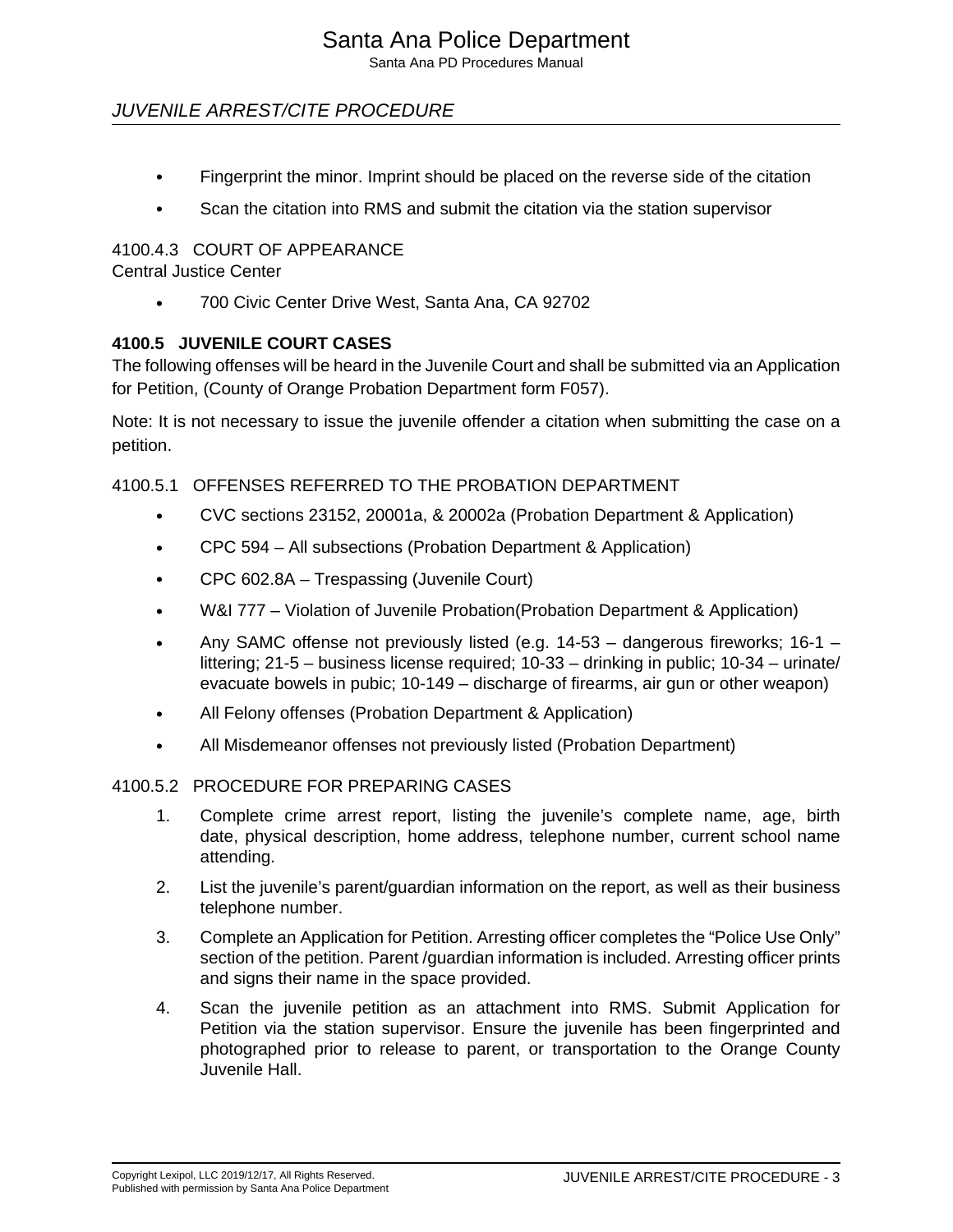Santa Ana PD Procedures Manual

## JUVENILE ARREST/CITE PROCEDURE

#### **4100.6 IMPORTANT REMINDERS**

- 1. Any probationer arrested must have a petition completed. Probation must receive a petition to allege a probation violation (W&I 777). Combine W&I 777 with the new charge. NO CITATION is required.
- 2. CJIs should be run and attached to every juvenile arrest to determine probation status.
- 3. If an officer wishes to combine different category types (e.g. SAMC 10-183(a) with CPC 308b violations) the minor should be cited on one Notice to appear and advised to appear in the Juvenile Traffic Court.
- 4. All citations issued on youth under 12 years of age, all felonies and all applications for petition must be filed with the Probation Department, regardless of the violation cited.

#### **4100.7 SUMMARY**

Officers are advised that nothing within this procedure precludes the officer from submitting an Application for Petition to the Probation Department, if he/she determines a serious misdemeanor violation warrants the processing of the juvenile offender under section 602 W&I, rather than issuing a citation.

#### **4100.8 JUVENILE COURT GUIDELINES (ATTACHMENT)**

[See attachment: Court Guidelines.pdf](#page-5-0)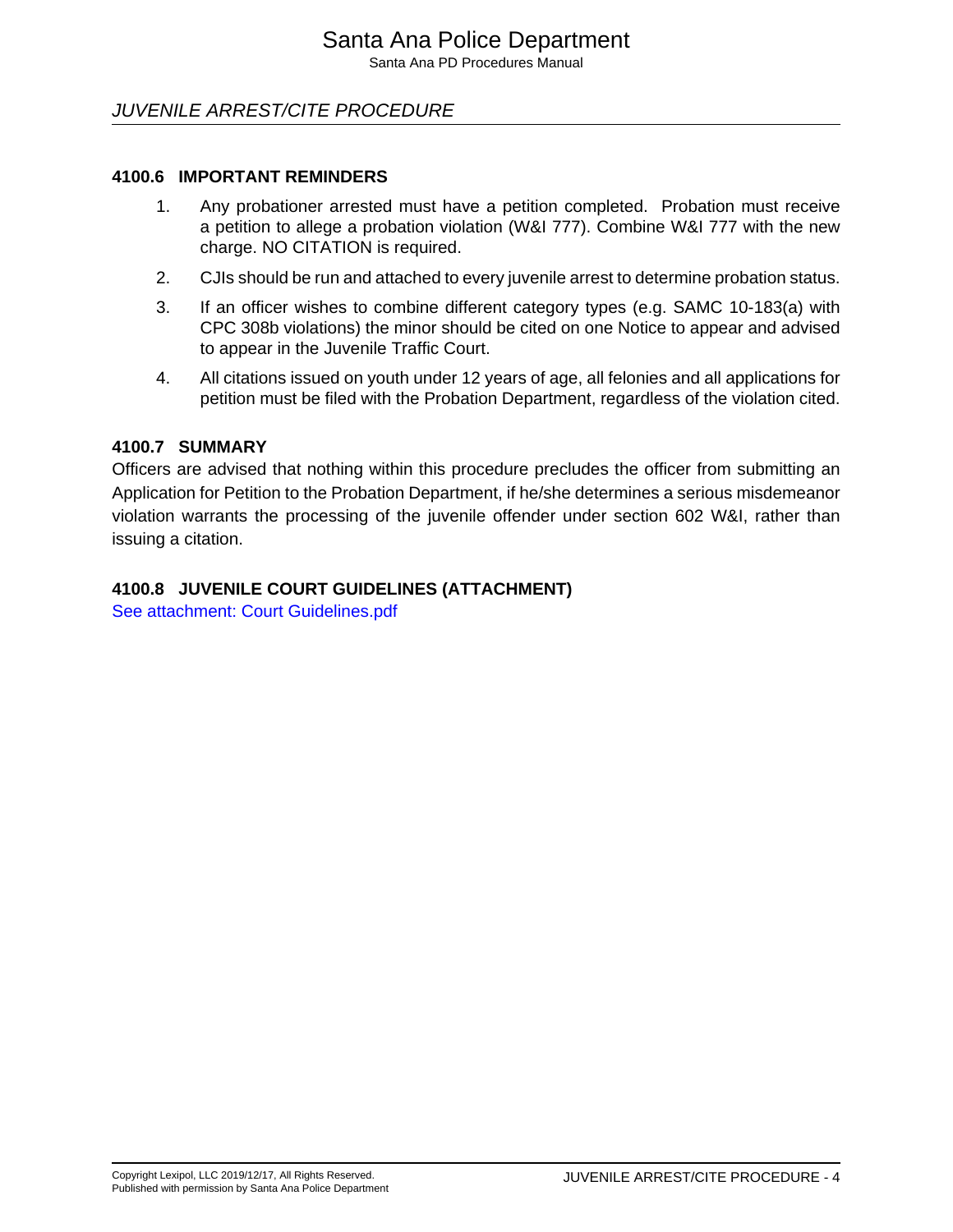## **Attachments**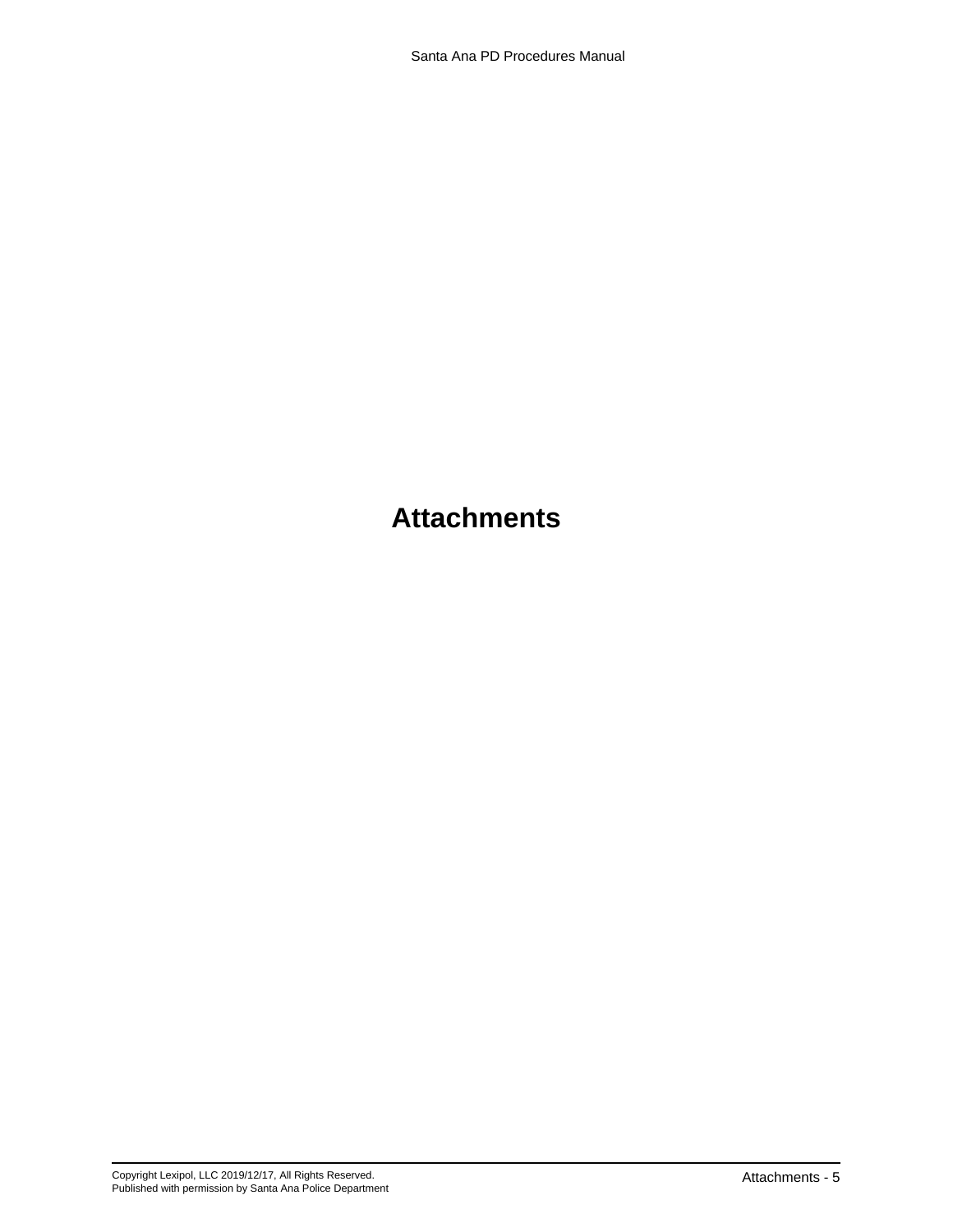# <span id="page-5-0"></span>**Court Guidelines.pdf**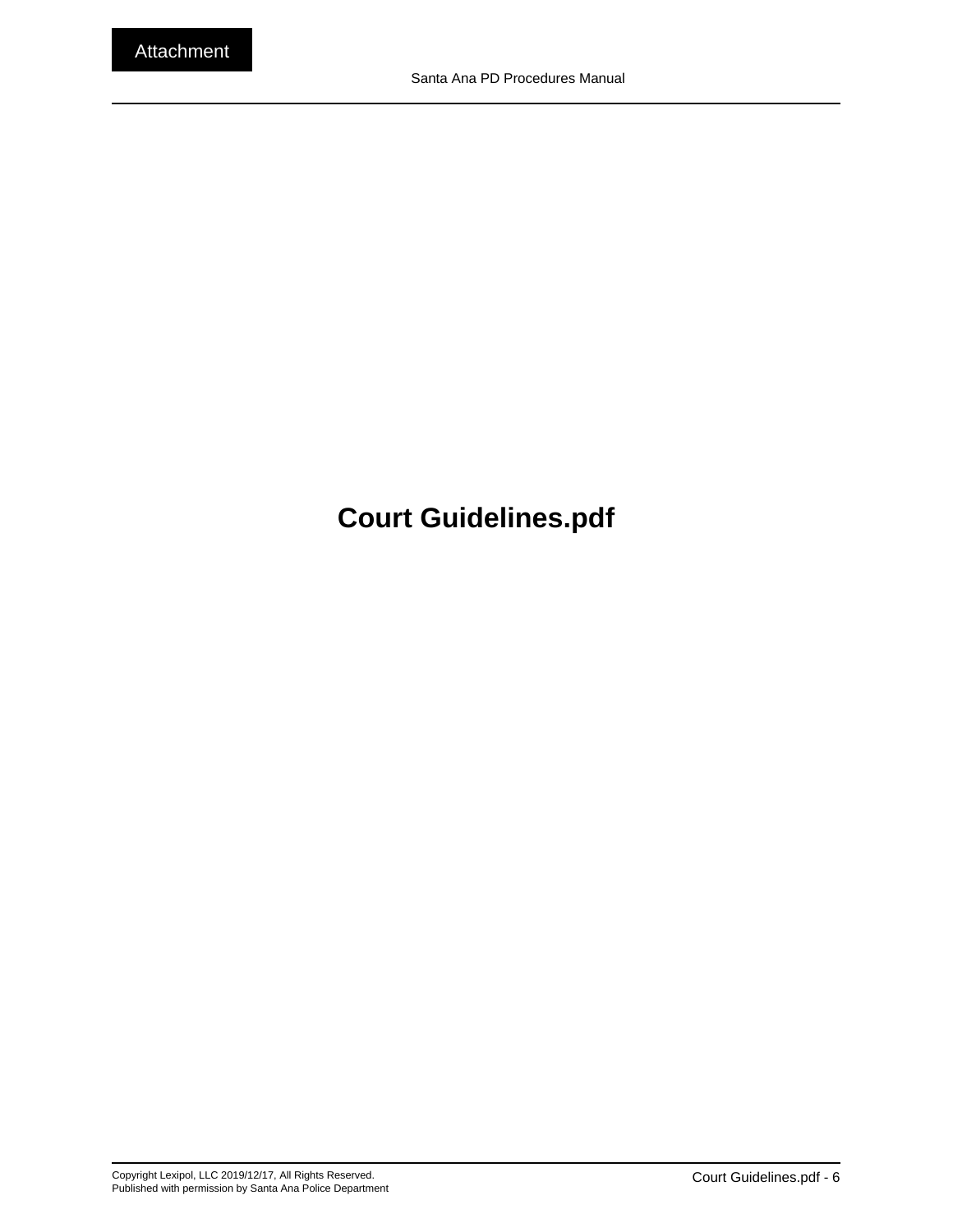

Chambers of **KIRK NAKAMURA** PRESIDING JUDGE

# Superior Court of California County of Orange

**CENTRAL JUSTICE CENTER** 700 CIVIC CENTER DRIVE WEST SANTA ANA, CA 92701

October 23, 2019

#### M-E-M-O-R-A-N-D-U-M

- To: All Orange County Law Enforcement Agencies **Orange County Probation Department**
- From: Honorable Kirk Nakamura, Presiding Judge, Superior Court Honorable Joanne Motoike, Presiding Judge, Juvenile Court

#### Subject: AMENDED JUVENILE TRAFFIC AND MINOR OFFENSE CITATIONS

This memorandum supersedes the memorandum of the same subject, dated July 2, 2007, and applies to citations issued to persons between the ages of 12 and 17 years of age on or after December 1, 2019.

Superior Court Judges and Commissioners are authorized to adjudicate designated juvenile offenses pursuant to Superior Court Administrative Order 01/2: Miscellaneous Order 900.3. The violations impacted by this order have been revised, effective December 1, 2019. This memorandum is intended to provide law enforcement with notice of the change as well as an amended filing guideline.

Law Enforcement Agencies should follow the Juvenile Citation Filing Guidelines to ensure citations issued for designated offenses have the appropriate court location marked for appearance. Citations issued with the incorrect appearance location may be returned to the filing agency for correction. Citations will be filed at the Superior Court, Juvenile Court or Probation Department as indicated on the guidelines provided.

This memorandum does not preclude the submittal of an Application for Petition by law enforcement to the Probation Department for appropriate action, if it is determined that a serious misdemeanor violation warrants the processing of the minor under section 602 of the Welfare and Institutions Code.

Questions may be directed to the Juvenile Court Operations Manager at (657) 622-5520.

Kirk H. Nakamura Presiding Judge, Superior Court

Joanne Motoike Presiding Judge, Juvenile Court

ATTACHMENT: Juvenile Citation Filing Guidelines for citations filed on or after December 1, 2019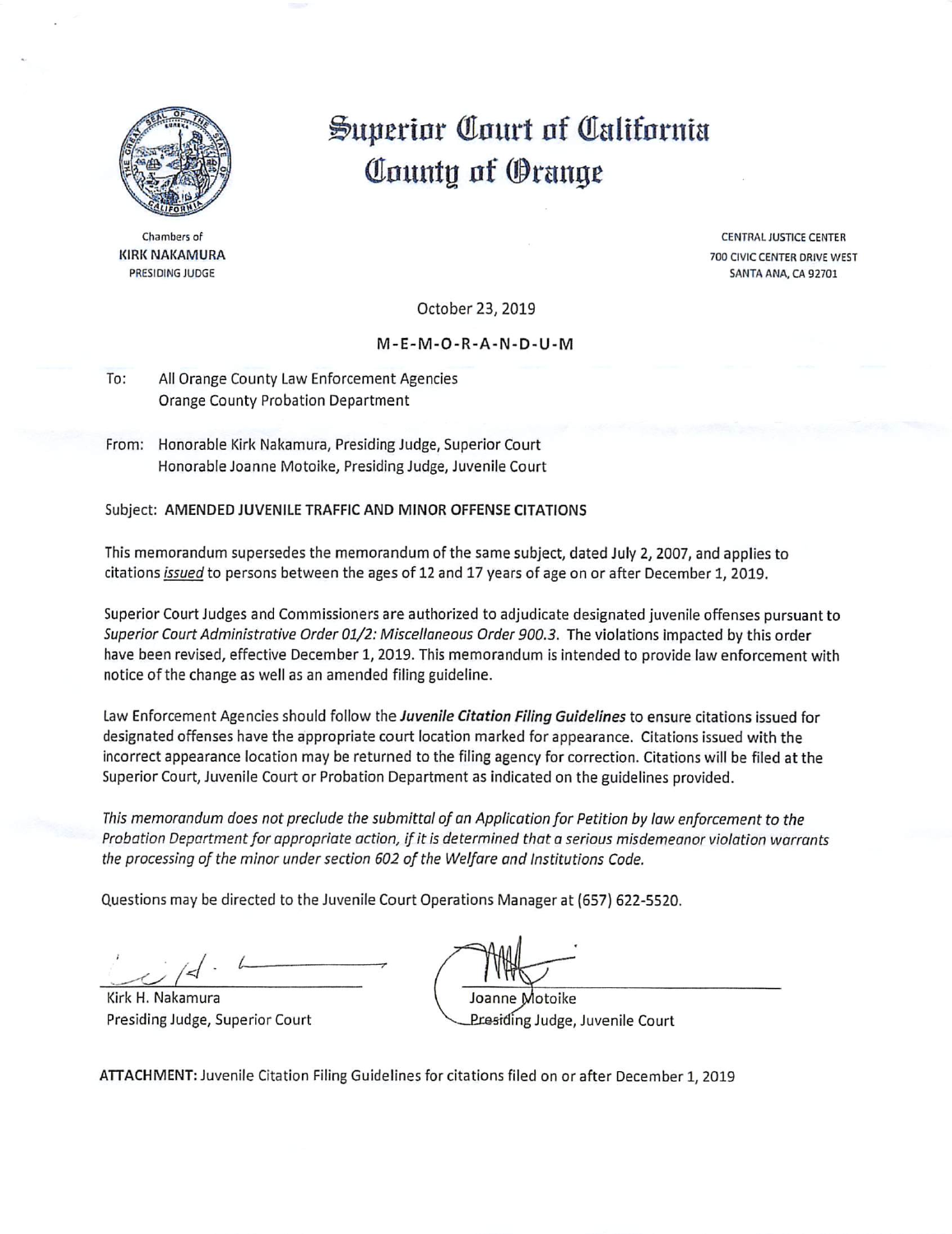### JUVENILE CITATION FILING GUIDELINES - CITATIONS ISSUED ON OR AFTER DECEMBER 1, 2019

| SUPERIOR COURT (JUSTICE CENTERS) VIA CITATION<br>Cite to appear at the Superior Court                                                                               | <b>JUVENILE COURT VIA CITATION</b><br>Cite to appear at the Lamoreaux Justice Center                      | PROBATION DEPARTMENT VIA CITATION<br>Cite to appear at the Lamoreaux Justice Center                                      |
|---------------------------------------------------------------------------------------------------------------------------------------------------------------------|-----------------------------------------------------------------------------------------------------------|--------------------------------------------------------------------------------------------------------------------------|
| <b>BUSINESS AND PROFESSIONS CODE</b>                                                                                                                                | <b>BUSINESS AND PROFESSIONS CODE</b>                                                                      | <b>BUSINESS AND PROFESSIONS CODE</b>                                                                                     |
| None                                                                                                                                                                | Infractions filed via citation                                                                            | Misdemeanors filed via citation except those listed under<br>Juvenile Court.                                             |
|                                                                                                                                                                     | The following misdemeanors filed via citation:                                                            |                                                                                                                          |
|                                                                                                                                                                     | BP 25658.5 - Attempting to purchase alcohol                                                               |                                                                                                                          |
|                                                                                                                                                                     | BP 25661 - False identification                                                                           |                                                                                                                          |
|                                                                                                                                                                     | BP 25662 - Possession of alcohol                                                                          |                                                                                                                          |
| <b>HEALTH AND SAFETY CODE</b>                                                                                                                                       | <b>HEALTH AND SAFETY CODE</b>                                                                             | <b>HEALTH AND SAFETY CODE</b>                                                                                            |
| None                                                                                                                                                                | None                                                                                                      | Infractions filed via citation                                                                                           |
|                                                                                                                                                                     |                                                                                                           | Misdemeanors filed via citation                                                                                          |
| FISH & WILDLIFE or PUBLIC RESOURCE CODE (CODE OF<br><b>REGULATIONS TITLE 14)</b>                                                                                    | FISH & WILDLIFE or PUBLIC RESOURCE CODE (CODE OF<br><b>REGULATIONS TITLE 14)</b>                          | FISH & WILDLIFE or PUBLIC RESOURCE CODE (CODE OF<br><b>REGULATIONS TITLE 14)</b>                                         |
| Infractions filed via citation except citations issued to<br>youth under 12 years of age                                                                            | Misdemeanors filed via citation                                                                           | None unless filed with an application for petition                                                                       |
| <b>HARBORS AND NAVIGATION</b>                                                                                                                                       | <b>HARBORS AND NAVIGATION</b>                                                                             | <b>HARBORS AND NAVIGATION</b>                                                                                            |
| Infractions filed via citation and any equipment or<br>registration provisions except citations issued to youth<br>under 12 years of age                            | Misdemeanors filed via citation                                                                           | None unless filed with an application for petition                                                                       |
| <b>LOCAL ORDINANCE</b>                                                                                                                                              | <b>LOCAL ORDINANCE</b>                                                                                    | <b>LOCAL ORDINANCE</b>                                                                                                   |
| Infractions filed via citation except violations relating to<br>curfew, loitering, alcohol or drug offenses, and citations<br>issued to youth under 12 years of age | Misdemeanors or infractions filed via citation relating to<br>curfew, loitering, alcohol or drug offenses | Misdemeanors filed via citation except those listed under<br>Juvenile Court                                              |
| <b>ALL OTHERS</b>                                                                                                                                                   | <b>ALL OTHERS</b>                                                                                         | <b>ALL OTHERS</b>                                                                                                        |
| None                                                                                                                                                                | Infractions filed via citation                                                                            | Misdemeanors filed via citation                                                                                          |
| File citation with the Superior Court according to the Court<br>Designation List posted on www.occourts.org                                                         | File citation with the Juvenile Court:<br>Lamoreaux Justice Center                                        | File citation or application with the Probation Department<br>located at 301 The City Drive South, Orange or by mail to: |
|                                                                                                                                                                     | 341 The City Drive South<br>Orange, CA 92868                                                              | <b>Orange County Probation Department</b><br>Attn: Records Unit - MOB 4th Floor<br>P.O. Box 10260, Santa Ana, CA 92711   |
|                                                                                                                                                                     |                                                                                                           | Applications for a petition on a misdemeanor offense<br>should include the JUS 8716/8717 form.                           |
|                                                                                                                                                                     |                                                                                                           |                                                                                                                          |
| Contact: Invenile Court Operations Supervisor - (657) 622-5550                                                                                                      |                                                                                                           |                                                                                                                          |

 $\Lambda$